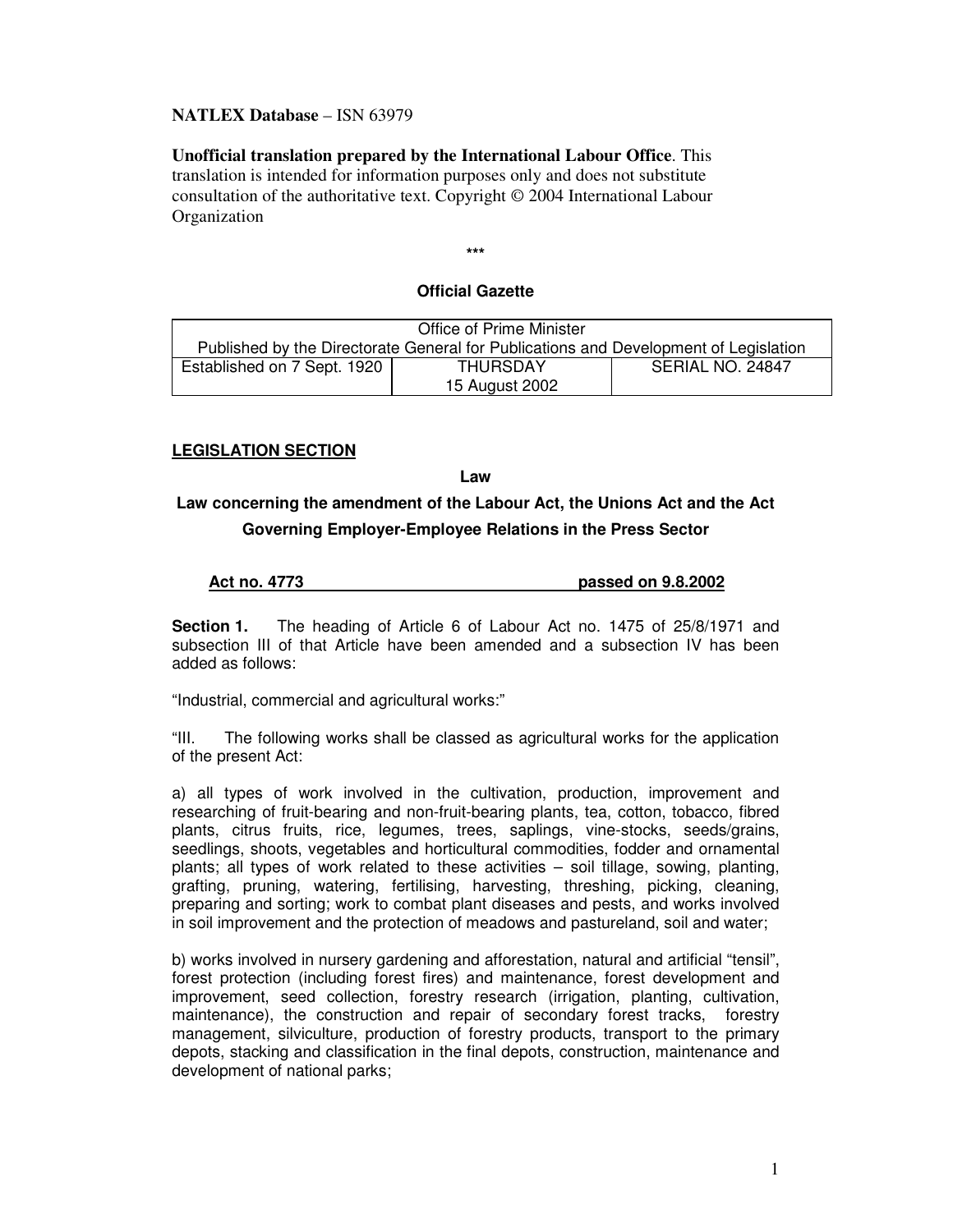c) all types of work involved in the breeding, production and improvement of working and income-generating animals (including bees, silkworms etc.) and in the related care, management, training, shearing, and milking activities as well as in the obtaining, collection and preservation of their products and in the activities for combating the diseases and parasites affecting those animals;

ç) without prejudice to the provisions of Maritime Labour Act no. 854, the works involved in hunting on land and on water and in the preservation, transport and production of the products thus obtained."

"**IV.** The Ministry of Labour and Social Security shall, after consulting the Ministry of Industry and Trade and the Ministry of Agriculture and Village Affairs, have the authority to determine whether a form of work which is not included in the works listed above is to be considered industrial, commercial or agricultural for the application of the present Act."

**Section 2.** Article 13 of Act no. 1475 has been amended as follows, and the following articles have been inserted after that article:

ARTICLE 13. The other party shall be given notice prior to the termination of a permanent open-ended employment contract.

The employment contract shall be deemed to have been terminated as follows:

a) in the case of persons who have been employed for less than six months: two weeks after notice has been given to the other party;

b) in the case of persons who have been employed for a period of six to eighteen months: four weeks after notice has been given to the other party;

c) in the case of persons who have been employed for a period of eighteen months to three years: six weeks after notice has been given to the other party;

d) in the case of persons who have been employed for more than three years: eight weeks after notice has been given to the other party;

These terms of notice are the minimum terms and may be extended by agreement.

A party who fails to comply with the notice requirement shall pay compensation to the other party amounting to the wages due for the term of notice.

The employer may terminate an employment contract by paying the wages due for the term of notice in advance. The fact that an employer fails to comply with the notice requirement or the fact that he pays the wages due for the term of notice in advance shall not prevent the application of Articles 13/A, 13B, 13/C, 13/D, or 13/E.

Pursuant to the first paragraph of Article 13/A, where the employment contracts of workers employed in fields falling outside the scope of Articles 13/B, 13/C, 13/D, and 13/E are terminated in a manner which abuses the right to terminate a contract the worker shall be paid compensation amounting to three times the wages due for the terms of notice. And failure to comply with the requirement to give notice of termination shall furthermore require the payment of compensation pursuant to the fourth paragraph.

#### *Valid grounds for termination of contract* ARTICLE13/A

In places of employment employing ten or more workers, an employer who terminates the open-ended employment contract of a worker who has at least six months' service and who is not acting in the capacity of employer representative in charge of the management and administration of the entire undertaking must base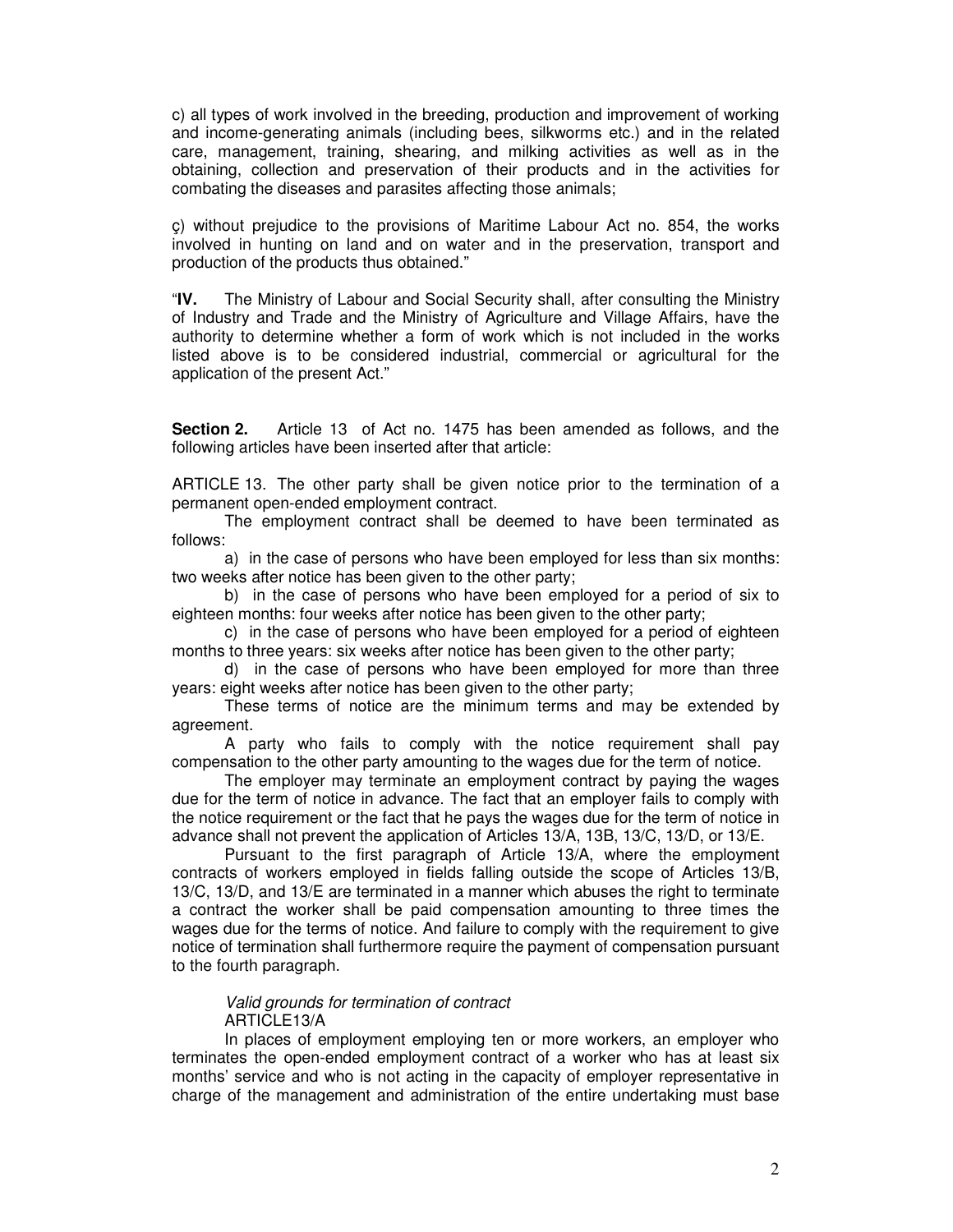that dismissal on a valid ground concerning either the worker's competence or conduct or necessities of the undertaking, place of employment, or work.

The following matters shall not constitute a valid ground for dismissal:

a) membership in a trade union or participation in union activities outside working hours or, with the consent of the employer, within working hours;

b) the fact that the worker has been or is a shop steward or worker representative or has stood or is standing as a candidate for election to such office;

c) the fact that the worker has applied to the administrative or judicial authorities against the employer with a view to pursuing rights deriving from legislation or an agreement or is participating in a procedure initiated in that connection;

d) race, colour, gender, marital status, family obligations, pregnancy, religion, political opinions, ethnic or social origin;

e) absence from work during the periods in which it is prohibited to employ female workers pursuant to Article 70;

f) temporary discontinuation of work during the waiting period for which provision is made in Article 17, subsection I, paragraph b) because of illness or accident.

The worker's six-month period of service shall be calculated by totalling all of the periods in one or several places of work of the same employer.

#### *Procedure for termination of contract*

ARTICLE 13/B. The employer shall give notice of dismissal in writing and shall state the grounds for terminating the contract in clear and conclusive terms.

Except in cases which allow of no delay from the employer's point of view, a worker's open-ended employment contract cannot be terminated for reasons relating to the worker's conduct or output without giving the worker the opportunity to present his defence in response to the allegations made about him. However, this shall be without prejudice to the right of dismissal on the grounds listed in subsection II of Article 17.

#### *Objection to notice of dismissal and procedure*

ARTICLE 13/C. A worker whose employment contract has been terminated may initiate legal proceedings before a labour tribunal within one month of the date on which the notice of dismissal is served alleging that no grounds were stated in the notice of dismissal or that the grounds stated are not valid. If the collective labour agreement contains a relevant provision or if the parties come to an agreement, the dispute shall be brought before a special arbitrator within the same period of time.

The onus of proof of valid grounds for dismissal shall be placed on the employer.

The legal proceedings shall be brought to a conclusion within two months in accordance with the accelerated trial procedure. Where the court's decision is appealed, the Court of Cassation shall deliver a final decision within one month.

#### *Consequences of dismissal without valid grounds*

ARTICLE 13/D. Where a court finds that an employer has failed to give a valid ground or that the ground he has presented is not valid and rules that the termination of contract is void, the employer shall reinstate the worker within one month. Where the employer fails to reinstate the worker within one month of the latter's request, he shall be liable to pay the worker compensation amounting to not less than six months' wages and not more than one year's wages. When the court rules that the termination of contract is void it shall also lay down the amount of compensation to be paid to the worker in the event that he/she is not reinstated.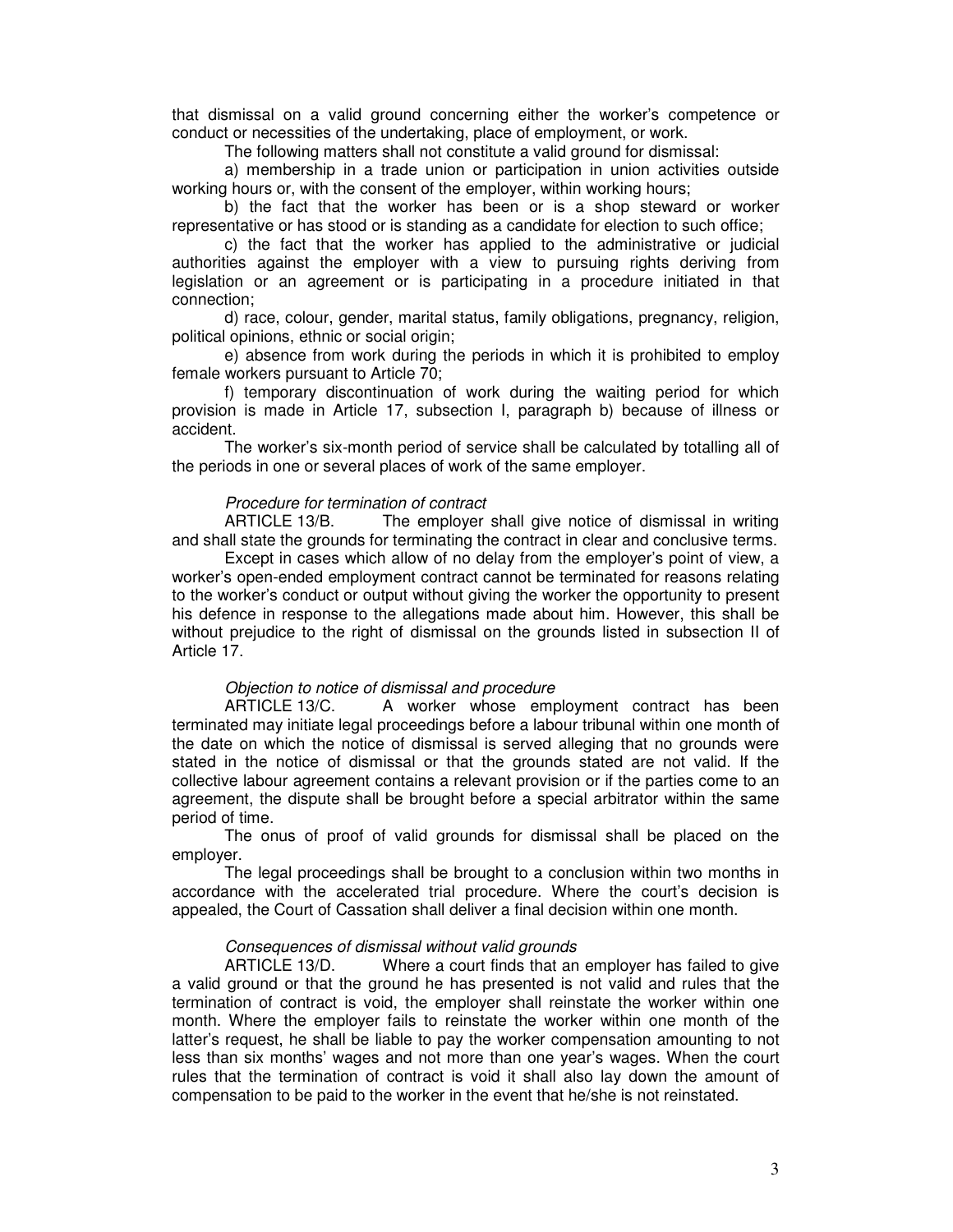During the period when the worker is not employed pending the court's decision becoming final, that worker shall be paid any costs or other fees incurred for up to a maximum of four months.

If the wages due for the term of notice have been paid in advance, that amount shall be deducted from the payment to be made pursuant to the above provisions. Where the worker has not been given any term of notice or the wages due for the term of notice have not been paid in advance, the wages due for those periods shall be paid in addition.

The worker shall apply to the employer within six working days of the date on which the final court decision is served requesting to be reinstated. If the worker fails to apply within that time, the termination of contract effected by the employer shall be deemed valid, and the employer shall only be liable for the legal consequences of that dismissal.

The provisions laid down in the first, second and third paragraph shall not be amended by any agreement whatever; otherwise the provisions of the agreement shall be void.

### *Entering new employment*

ARTICLE 13/E. Where a worker whose employment contract has been terminated enters new employment and the court rules that the termination of contract is void but the worker does not wish to return to his former job, he shall notify his former employer within six working days. Upon that notification, which shall be carried out in writing, the open-ended employment contract shall be deemed to have been terminated by the employer on valid grounds, and the relevant legal consequences shall ensue."

**Section 3.** The figure "13" occurring in the second paragraph of Article 8 of Act no. 1475 has been amended to read "13, 13/A, 13/B, 13/C, 13/D and 13/E" , and the phrase "in Article 13, subsection C" occurring in the eleventh paragraph of Article 14 of the same Act has been amended to read "in Article 13".

**Section 4.** The following subsection has been added to Article 17 of Act no. 1475:

"IV. A worker may take legal action in accordance with the provisions of Articles 13, 13/A, 13/B, 13/C, 13/D and 13/E on the charge that the contract was not terminated in accordance with the grounds listed in subsections I, II and III."

**Section 5.** The heading of Article 24 of Act no. 1475 and the article itself have been amended as follows:

"*Collective dismissals*

Article 24. Where an employer wishes to carry out collective dismissals or to terminate the employment contracts of at least 10 workers within one month for economic, technological, structural or similar reasons or requirements pertaining to the undertaking, the place of employment or the work involved, he shall notify the trade union or worker representatives at the place of employment, the relevant regional directorate and the Turkish Labour Institution in writing not less than 30 days in advance.

That notification shall contain information on the reasons for the dismissals, the number and groups of workers to be dismissed, and the length of time within which the procedures terminating employment will be carried out.

In the talks held between the representatives and the employer after such notification the subjects of how the collective dismissals might be prevented or how the number of redundancies might be reduced or how the negative effects which the dismissals will have on the workers might be reduced to a minimum shall be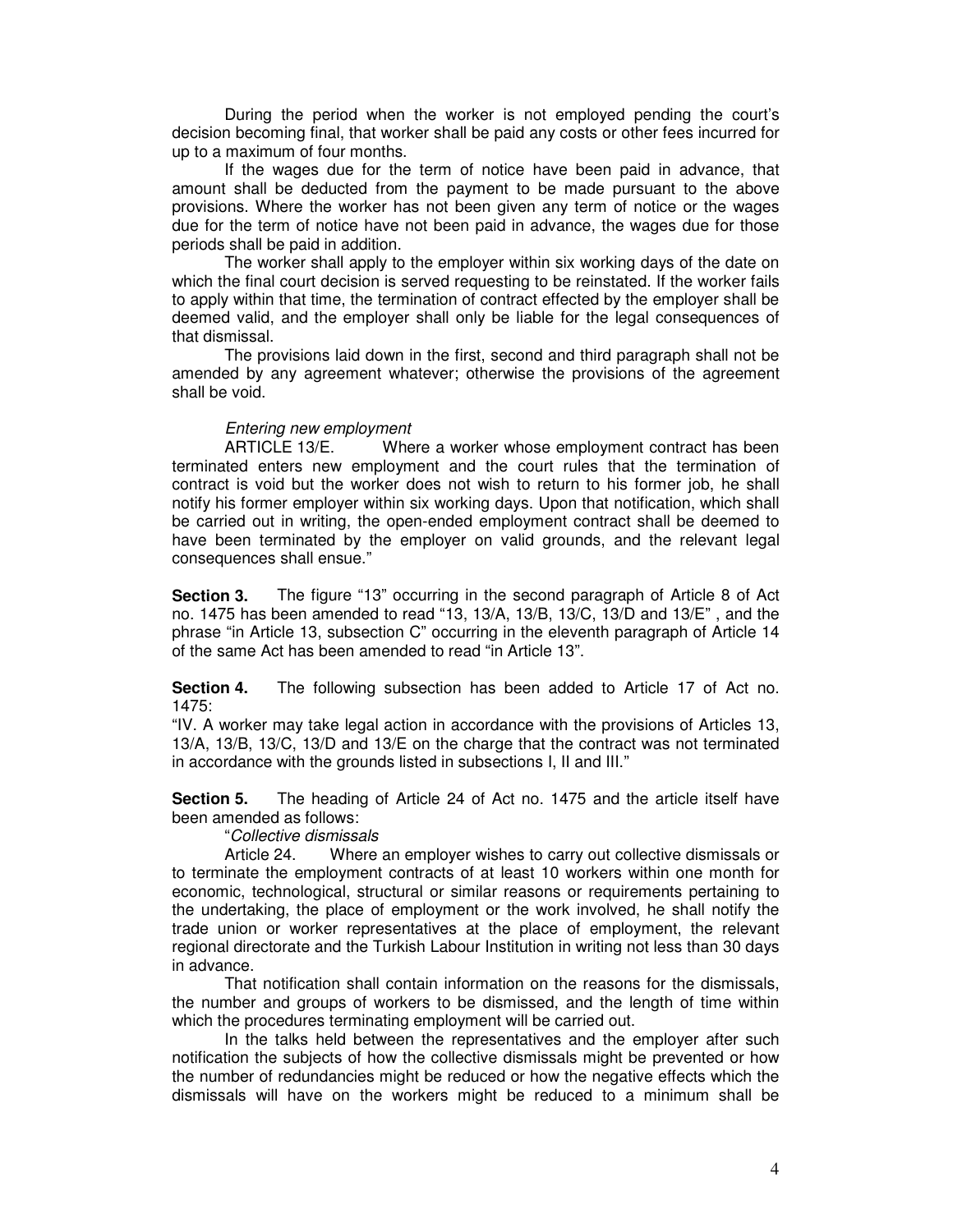discussed. At the conclusion of the talks a document shall be drawn up stating that the meeting has been held.

The notices of termination of employment shall take effect thirty days after the employer has notified the regional directorate of his intention to carry out collective dismissals.

Where a place of employment is to be closed down completely and its activity is to come to a definitive end on a permanent basis, the employer shall only be required to notify the relevant regional directorate and the Turkish Labour Institution of the situation at least thirty days in advance and to make an announcement at the place of employment.

Where dismissals are carried out concerning seasonal workers and/or workers employed at harvest time for reasons connected with the nature of that work, the provisions applying to collective dismissals shall not apply.

Employers shall not use the provisions governing collective dismissals to prevent the application of the provisions of Articles 13/A, 13/B, 13/C, 13/D or 13/E; otherwise the worker can take legal action pursuant to those articles."

**Section 6.** The phrase "in Article 13, subsection A" occurring in Article 98, subsection A, point 3 of Act no. 1475 has been amended to read "in Article 13", and the phrase "an employer or employer representative who has dismissed a worker or recruited a new worker in violation of the provisions of Article 24 *[shall be liable to a fine of……]* for every worker who has been dismissed or recruited" occurring in subsection B of the same article has been amended to read "an employer or employer representative acting in violation of the provisions of Article 24 *[shall be liable…]*".

**Section 7.** The following article has been added to Act no. 1475:

"SUPPLEMENTARY ARTICLE 4. The provisions pertaining to the employment conditions of workers performing works that are considered to be agricultural works and issues relating to their employment contracts, wages and organisation of work shall be laid down in regulations to be issued within six months. "

**Section 8.** The following provisional article has been added to Act no. 1475:

"PROVISIONAL ARTICLE 13. Where there are no trade union representatives at a place of employment, worker representatives, who shall be elected by the workers at that place of employment pursuant to Article 34 of the Unions Act, shall hold office until new regulations are introduced pertaining to workplace representatives, the number of such representatives being provided in that Act."

**Section 9.** Article 30 of the Unions Act (no. 2821) of 5.5.1983 has been amended to read as follows:

"Article 30. Where an employer terminates a shop steward's open-ended employment contract, the provisions of the Labour Act (no. 1475) shall apply.

Where that shop steward's employment contract has been terminated solely because of his/her trade union activities, compensation shall be awarded amounting to not less than one year's wages pursuant to Article 13/D of Act no. 1475.

The employer shall not change a shop steward's place of work or make any fundamental change in his/her work unless the shop steward agrees to this in writing. Otherwise any change shall be void."

**Section 10.** The sixth paragraph of Article 31 of Act no. 2821 has been amended as follows, and the following paragraphs have been added at the end of that article:

"Where, apart from termination of the employment contract, an employer acts in violation of the provisions of the third and fifth paragraphs, the worker shall be awarded compensation amounting to not less that one year's wages. Where an